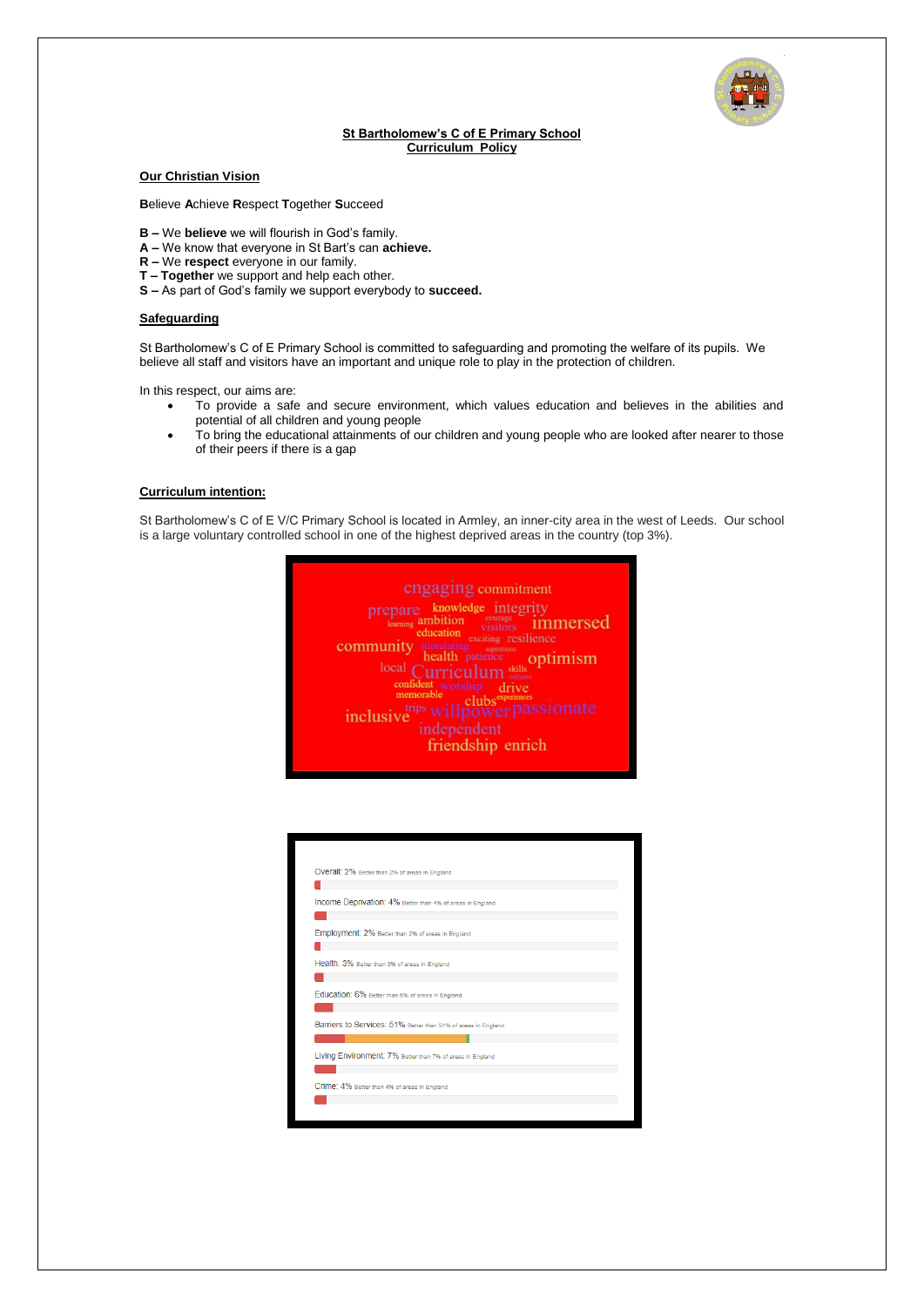

Our school curriculum is shaped by the key challenges children from our local area may face as noted above. As a school, we follow the 2014 National Curriculum, which is adapted where appropriate to meet the needs of our school community.

At St Bartholomew's, our curriculum will develop both successful learners and confident, responsible citizens. The school holds both in high regard. Our school population is highly populated with disadvantaged pupils. We currently have 40.2% Pupil premium, with 37.1% receiving free school meals. We also have 21.5% SEND pupils and 44.7% EAL. Due to this, we ensure that our curriculum matches our own context.

Our curriculum will:

- Raise aspirations
- Develop essential skills across all curriculum areas
- Be inclusive for all learners including disadvantaged, EAL, SEND
- Promote healthy lifestyles
- Prepare pupils for their next step in education
- Teach reading as the 'master skill'
- Provide all children with daily mathematics, reading and English
- Cover a broad range of curriculum subjects in a good level of detail

At St Bartholomew's, we value the importance of developing basic skills in English and Maths to ensure all children can then access the wider curriculum. Learning that is exciting, memorable and stimulating is non-negotiable. Children will enjoy school and be immersed in their learning; having a desire to attend school.

We ensure children have a thirst for learning through:

- Passionate teachers
- Engaging lessons
- First hand experiences
- Wide range of extra-curricular activities
- Exciting daily worship

By the time children leave St Bartholomew's, we not only want them to have fulfilled their academic potential but we want confident, independent British citizens who demonstrate the following attributes:

- **Ambition** always aiming to better themselves.
- **Courage -** they will not be afraid to try new things.
- **Commitment -** they will work hard.
- **Willpower –** they will strive to be the best they can be.
- **Integrity –** they will tell the truth at all times.
- **Drive –** they want to better themselves at every opportunity.
- **Patience –** they will accept that some things take time.
- **Resilience –** they will always keep trying.
- **Optimism –** they know that good things will happen to them if they work hard.

### **Areas of the curriculum – Implementation**

At St Bartholomew's, regular training and conscientious staff ensure all of our teachers and support staff have an excellent subject knowledge and a thirst for all curriculum areas. We have half termly curriculum meetings and subject leaders provide or book training relevant to their action plans and curricular / staff needs. Our subject leaders are always on hand to offer support or advice.

The following are all of the different curricular areas and how they are implemented at St Bartholomew's C of E Primary:

### **Reading**

At St Bartholomew's we consider Reading to be 'The Master Skill' as it allows children to acquire an array of new knowledge and skills from across the wider curriculum. Reading fiction texts allows children to 'get lost in a book' and immerse themselves into the wonderful world of their imagination. We aspire to ensure that all children leave our school reading to the very best of their ability and ready for the challenge of the next stage in their education.

Reading is a big part of what we do in school on a daily basis – reading is incorporated into everything we do. We read individually, in pairs and in groups across school, depending on a child's individual needs. In Early Years and Key Stage 1, we use a range of strategies, in addition to phonics, such as a variety of decoding methods, teaching high frequency words through sight recognition and discussion through picture books. Reading ambassadors from Year 5 go and read with the children in other classes – a treat to watch! We read in lessons, in assemblies and at every other given opportunity. Businesses' volunteers enhance our reading provision every week hearing our vulnerable readers.

Reading comprehension is taught as a whole class during daily timetabled lessons. In these sessions there is always an emphasis on vocabulary and one other reading domain. Novels are used to teach reading as well as a range of non-fiction texts. These texts are carefully chosen to ensure that there is progression and challenge across the school- there is also clear links between reading and writing as the same texts are used to facilitate both.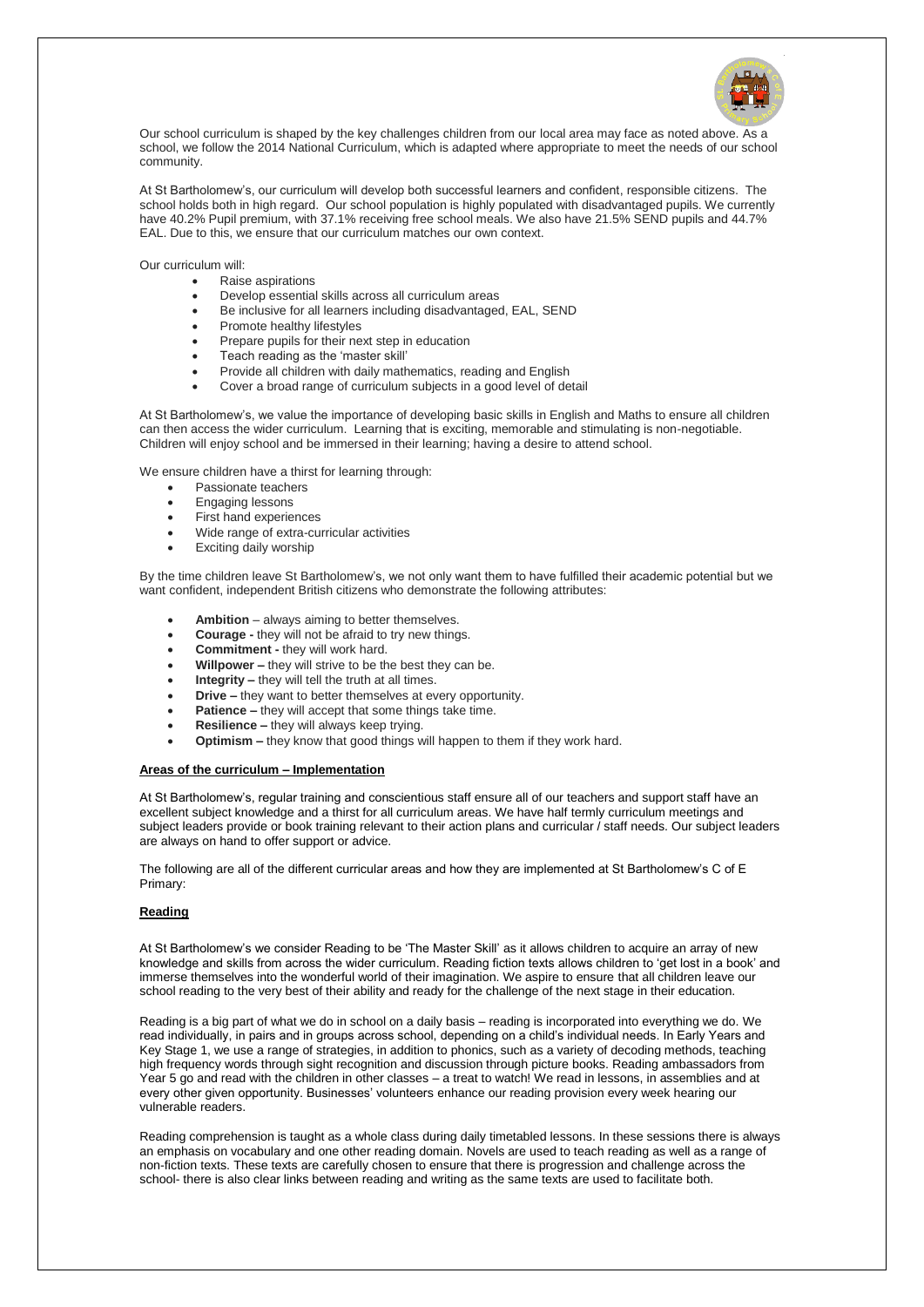

It is vital that our children not only read, but that they are read to, therefore teachers read a variety of high-quality texts to the children on a regular basis. Listening to the change in tone, and different voices, can make it very exciting and appealing. Children love listening to stories, no matter how old they are. We share books, talk about books, visit the library…we make it a special time to sit and read together. It is also lovely and relaxing activity for the children to read independently, so we allocate time for children to sit and read a book they have chosen for pleasure. We are lucky that our children have access to a range of different books in our local library and class book corners from Nursery to Year 6.

In school we also have and celebrate:

- · Reading challenges in classes, year groups and sometimes for the whole school
- Reading Ambassadors
- First news and Wizz Pop Bang science magazine delivered to every KS2 classroom
- -Book Week
- Book Fairs
- The Summer Library Challenge

# **Writing**

At St Bartholomew's, children are taught writing skills through studying a range of both fiction and non-fiction texts including teacher produced models. In Early Years and Key Stage 1, children are encouraged and supported to learn texts by heart, before trying to innovate them and gradually apply more independent changes to the model until they can write freely with confidence. In addition, in Key Stage 1, picture books and topic work are used as a stimulus for writing. In Key Stage 2, children are taught to write through Novel Study and links are made to non-fiction texts. All of their writing is inspired by texts and they have an equal balance between fiction and non-fiction texts. Challenging texts are chosen to ensure that children have an excellent model for their own writing.

### **Phonics**

At St Bartholomew's, we teach phonics using 'Letters and sounds.' Phonics is the system of 'blending' sounds together to read, and 'segmenting' sounds to spell. They are both complimentary and interlinking skills that are taught together. Lessons are taught daily in every class from nursery to year 2 for approximately 20 - 30 minutes. Phonics is also taught in some Year 3 classes and through interventions to provide catch up sessions. In the main part of the lesson, we follow the Letters and Sounds programme but we combine it with some other techniques that our experienced staff have adopted over the years. This year we have introduced the use of the RWI rhymes to supports children's memory and retention skills of the sounds in each phase. The children are assessed weekly on their phonic knowledge and support is then put in place to provide additional weekly interventions when needed.

In the Summer Term, every Year 1 child will take a statutory Phonics Screening Check. During the phonics based check, the children will be expected to read 40 simple, decodable words including nonsense words. This is a progress check to identify those children who are at the expected level in their phonics. The results are reported to parents. Children will be rechecked in Year 2 if they do not reach the expected level. We strive for all children (unless they have a specific Special Educational Need or Disability) to leave Key Stage 1 at or above the expected level in their phonics skills.

To enhance the teaching of phonics, phonics based reading books are used throughout Early years and Key Stage 1, for both home and guided reading. These are drawn from a variety of schemes such as Oxford Owl or Songbird Phonics. Home reading books are organised into colour bands and the children progress through the colour bands throughout Early years and Key Stage 1. The early colour bands have a high focus on different phonic readers. Identified children in KS2 may follow a phonics reading book or intervention, based on their individual needs.

# **Maths**

At St Bartholomew's, we want to foster a love of mathematics within all of our children. We want them to be able to use maths to help them in real life and provide them with skills they will need for the future.

To ensure all of our learners are successful in mathematics, we have adopted the White Rose Maths scheme across all year groups. Within this scheme, children are regularly making, drawing and working out mathematical problems using the concrete – pictorial – abstract approach. This feeds into a range of fluency, reasoning and problem solving activities.

All children from Year 2 upwards, have a timetabled slot to practise their times tables within school. They also have login details for Times Table Rockstars to complete further tasks at home, as well as weekly maths homework to provide further consolidation. Our curriculum is differentiated to provide enough support and challenge for individual pupils so that all children can achieve their full potential. To further support children's understanding of mathematical concepts, the school has uses an allocation of the budget to provide lots of hands on equipment and resources, so that children can manipulate numbers and concepts in a variety of ways.

Progress and attainment are carefully tracked on an individual basis to ensure that children make at least expected progress. This is done through teacher judgements and using end of block and end of term tests. The school values special events and takes part in Number Day and Times Table national competitions.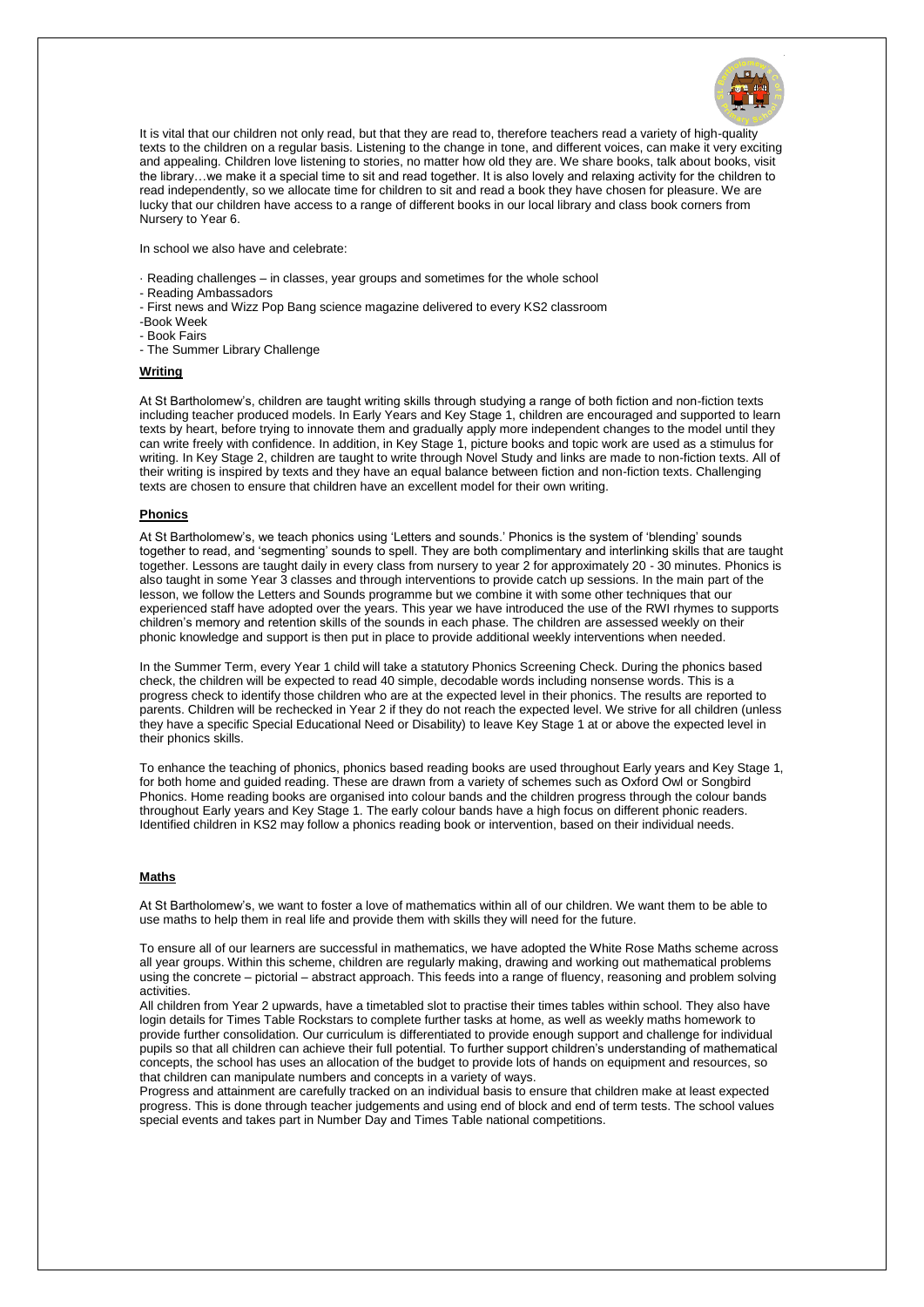

**RE**

Here at St Bartholomew's C of E, we follow the Leeds Agreed Syllabus scheme throughout the school. As a church school, we supplement this with certain aspects of Understanding Christianity in order to provide the children with a deeper understanding of the Christian faith.

The Leeds Agreed Syllabus is called *Believing and Belonging* because it includes two key elements. First, it is about beliefs and values. It aims to develop pupils' understanding of world faiths and other beliefs, exploring their commonality and diversity. Secondly, it is about 'belonging'. It aims to nurture pupils' awareness of the treasury of diversity as well as sensitivity to the questions and challenges that different views and cultures can present.

Primarily, the purpose of RE at St Bartholomew's is to give pupils a broad understanding of Christianity, world faiths and non-religious beliefs; this is sometimes referred to as religious literacy. The curriculum ensures that there is both depth of study (some areas investigated in detail) and breadth (an overall general understanding of the faiths and related philosophical and ethical questions).

The balanced study of RE also nurtures SMSC development and our pupils' understanding of diversity. RE can contribute dynamically to children and young people's education by provoking challenging questions about meaning and purpose in life, beliefs about God, ultimate reality, issues of right and wrong and what it means to be human. RE develops pupils' knowledge and understanding of Christianity, other religious traditions and world views and explores their responses to life's challenges. This gives pupils the knowledge and skills to flourish both within their own community and as members of a diverse and global society.

RE plays an important role in preparing pupils for their future, for employment and lifelong learning.

It enhances their spiritual, moral, social and cultural development by:

• Developing awareness of the fundamental questions raised by human experiences, and of how religious teachings can relate to them;

• Responding to such questions with reference to the teachings and practices of religions and

other belief systems, relating them to their own understanding and experience;

• Reflecting on their own beliefs, values and experiences in the light of their study.

### **Science**

At St Bart's, we are very proud of our Science and hold a national award called a PSQM (Primary Science Quality Mark). Throughout school we use the Collins 'Snappy Science' scheme, which covers all areas of the science curriculum, plus some enrichment topics. It covers the yearly topics set out in the national curriculum. We are proud that lots of our science is very 'hands on' and we show children lots of jobs they may get if they pursued science in later life. Each year, we hold a science week, where special visitors and exciting activities are planned to raise the profile of science and ensure children love learning the subject. We have strong links with local schools and use funding to help secure excellent progress and attainment in science. We also get children involved at home through our termly 'Science selfie' homework, where children complete science experiments at home and take a picture of them with it, displayed on our website.

### **PE**

At St Bartholomew's all children have access to 2 hours of physical activity a week. Each class is allocated a one hour lesson in the new MUGA which has just been built. We are currently using GetSet4PE scheme which has provided staff with lots of new ideas and a variety of different sports for the children learn. This year we have purchased lots of new equipment to ensure each child has the correct equipment for the lesson. Each class has their own equipment for break and lunch times to promote physical activity. The school has bought into the West Leeds School Sports Partnership. This allows the school to enter organised sports competitions each week, these range from year 1 to year 6. We also receive support from a qualified sports coach from Leeds Rhinos for 3 hours a week.

### **Computing**

In recent years, the school has invested money in computing, including a full time technician and class sets of laptops and iPads. The school follows the updated Rising Stars: Switched on Computing scheme for a timetabled slot each week. Children in years 2-6 also have a timetabled slot for iPads to complete a session on Times Table Rockstars within school. Computing learning is also embedded in other curricular areas.

### **History**

At St Bartholomew's, we pride ourselves on the scope and depth of our history teaching. Currently, the school uses Collins Connected History which provides children with in-depth studies of statutory curriculum areas. The resources provided allow for hands on and independent investigatory and enquiry work by our students. Often, resources with the scheme (and those devised by teachers) are both picture and language based meaning strong differentiation for all ranges of ability. Some year groups use these studies to form their topic whilst other year groups use Collins Connected History as part of research projects within their study area. Furthermore, the school has recently become a member with Leeds City Museums. As part of the membership, the school is able to loan topic boxes with genuine, historical artefacts that can be used in the classroom and handled by pupils. We believe this hands on experience can spark a lifetime of interest in history for our pupils. Our membership also offers twilight training for our staff members and annual museum trips for our pupils. Whilst teaching, our staff work as much as possible to incorporate local history into our studies. This includes: visiting local Victorian mills, local castles and exploring the impact of World War II in Leeds and other surrounding cities.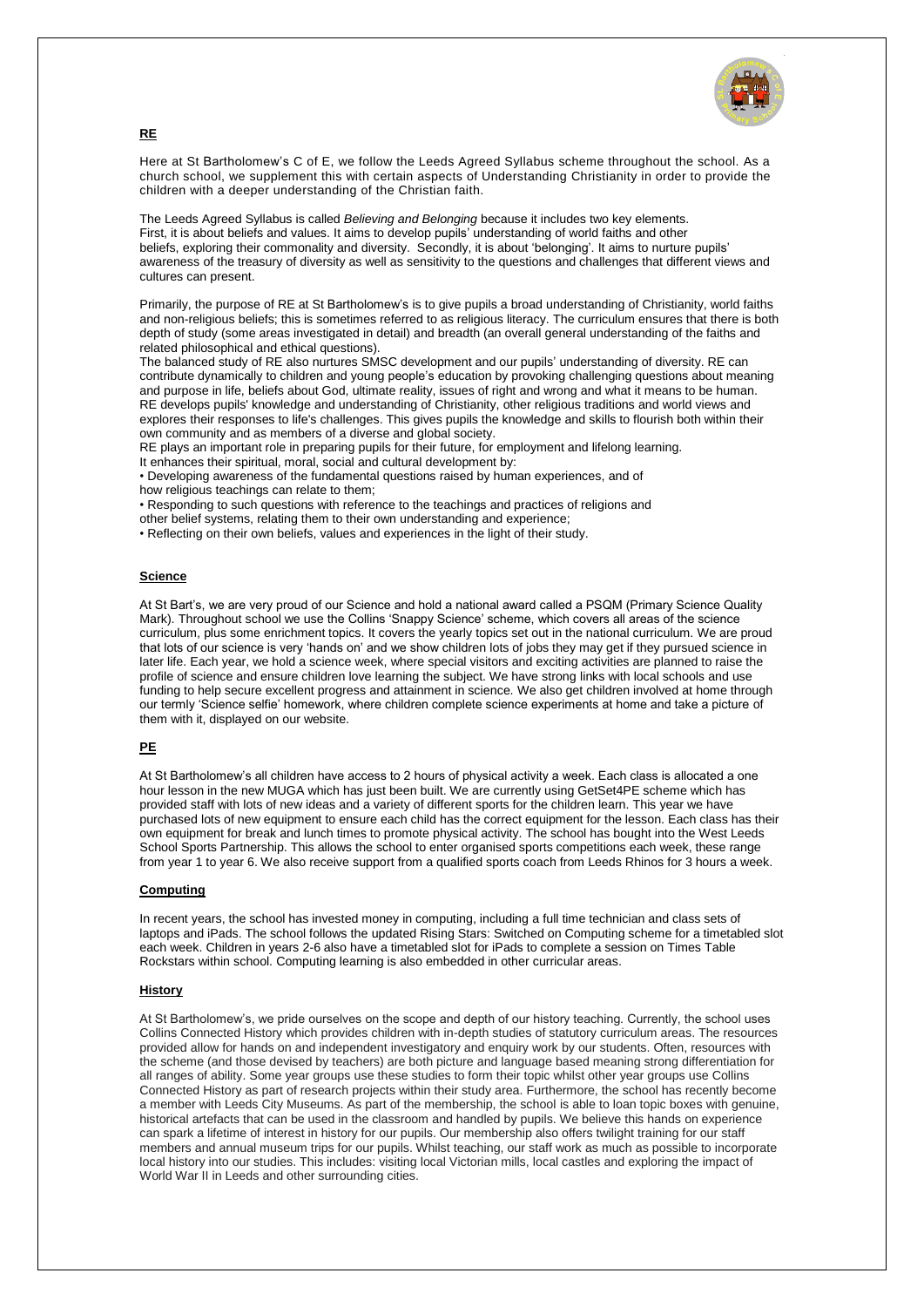

#### **Geography**

At St Bartholomew's, we hope that our geography sparks pupil's curiosity to make children develop a hunger to learn more about the world around us. We teach geography through topics and instil skills into the following categories; mapping, fieldwork, enquiry and investigation, communication and use of computers. Each year group has a specific focus on vocabulary to learn and the geography learning is embedded through many cross curricular links. We use a mixture of skill based work linked to areas of knowledge we want children to grasp as well as some enquiry based learning used through our Collins scheme.

### **Music**

Music is a key part of the curriculum at St Bart's. Every child has access to at least 45 minutes of quality music tuition every week. This is made up of a 30 minute class music lesson and a 15 minute whole school singing praise. In class, children learn from the Charanga scheme of work and have access to a range of tuned and untuned instruments. Music is also encouraged across all other subjects, with a bank of over 150 theme based songs to help in the education of other subjects. Extra-curricular activities are also encouraged, with the school having a choir and keyboard club, as well as educational trips to watch concerts and join in with large school based ensembles.

#### **French**

At St Bartholomew's C of E Primary School, we follow the Wakefield Happy Languages Learning scheme. All children from Year 3 - Year 6 have the opportunity to develop their speaking and listening skills in French and have the opportunity to hear native French speakers.

Each topic is taught on a three-week cycle. At the start of each topic, children are taught key words for their topic (e.g.: animals) and are encouraged to rehearse them orally through games and songs. Knowledge is then built upon so children are able to use adjectives to describe their keywords and are encouraged to record this on paper. Children are encouraged to use their French in everyday classroom scenarios such as asking to go to the toilet or answering the register.

#### **DT**

Design and technology is an inspiring, rigorous and practical subject. Using creativity and imagination, pupils design and make products that solve real and relevant problems within a variety of contexts, considering their own and other's needs, wants and values. They acquire a broad range of subject knowledge and draw on disciplines such as mathematics, science, engineering, computing and art. Pupils learn how to take risks, becoming resourceful, innovative, enterprising and capable citizens. Through the evaluation of past and present design and technology, they develop a critical understanding of its impacts on daily life and the wider world. High-quality design and technology education makes and essential contribution to the creativity, culture, wealth and well-being of the nation. At St Bartholomew's, DT skills are taught across a two year cycle, meaning each skill is covered three times throughout school. Each year, children also complete a cookery unit to provide children with the skills to cook at home, including making healthy meals.

In each unit of DT, children will explore and investigate the project, learn the skills necessary to complete the project, plan, design, make and then evaluate the final piece.

# **Art**

At St Bartholomew's, we have designed our own art curriculum. We have done this to allow for lots of organic links with other areas of the curriculum. Each phase in school looks at a range of artistic topics over a two year cycle. Every year group covers key skills in drawing and painting and then cover a selection of the following: Sculpture, printing, collage and textiles. Year groups then have a range of key skills and understanding to teach the children to ensure they cover all of the objectives from the national curriculum. Our children each have their own art sketchbook which follows them up through school, tracking their progress as they go through each year group. Children also have an art assessment file, where they produce a self portrait each year to show how much they are improving as they get older.

#### [Relationships](https://www.fourmarksprimary.co.uk/relationships-and-sex-education-rse-consultation/) and Sex Education (RSE)

As a school, we aim to promote personal wellbeing and development through a comprehensive programme of Personal, Social, Health and Economic Education. This gives children the knowledge, understanding, attitudes and practical skills to live healthy, safe, productive and fulfilled lives, in line with recent changes made by the Department of Education.

The guidance focuses on healthy relationships and keeping children safe in the modern world. It also covers a wide range of topics relating to physical and mental health, wellbeing, safeguarding and healthy relationships. Learning about the emotional, social and physical aspects of growing up will give children the skills and positive values to have safe, fulfilling relationships and help them take responsibility for their own well-being. Our PHSE curriculum is based on the Islington scheme- You, Me and PHSE and is supplemented by resources from other organisations which include the PHSE Association and NSPCC.

### Spiritual, Moral, Social and Cultural Development

The spiritual, moral, social and cultural development of pupils is central to the life of school. These areas will be more explicit in curriculum areas such as PSHE and RE, as well as Collective Worship but all areas of the curriculum provide opportunities to promote pupils' SMSC development. A significant contribution is made by the school ethos and Christian values, extracurricular activities, visits, visitors and assemblies.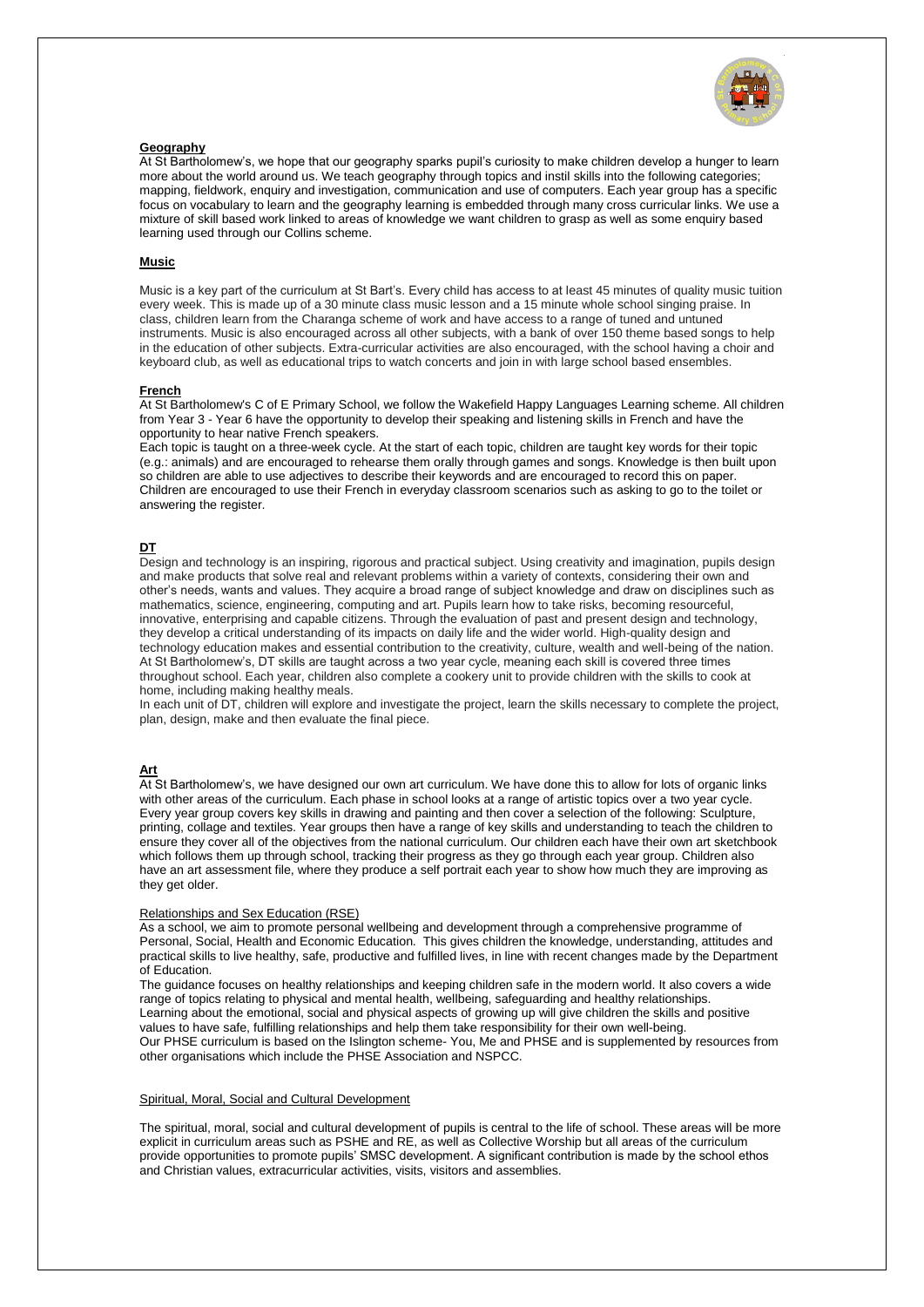

### British Values

As a school, we aim to prepare our pupils to become global citizens and to live life in modern Britain. We do this by encouraging our children to embrace the fundamental British Values, which are actively promoted in school. The five British values are as follows:

- o Democracy: This relates to pupil voice being heard and valued in school and encouraging children to become involved in decision making processes where possible. Children's views are represented in the elections for members of school council and in pupil voice questionnaires. It is also important that children has understand how democracy has shaped modern Britain, how the democratic process has evolved through history and how the lack of democracy can affect people globally.
- o Rule of Law: By involving children in writing class rules and codes of conduct, an understanding of the need for rules to protect people is developed in pupils and an understanding of what is right and wrong and consequences for actions. It is also important that children have an understanding of the importance of criminal and civil law in Britain. This is developed through our PHSE curriculum, assemblies, and visitors.
- o Individual Liberty: Throughout school life, pupils are given the freedom to make choices and decisions about what they do and they develop an understanding of the fact that with this freedom comes personal responsibility; the responsibility that we won't hurt or offend others with our thoughts and actions. An example of this is, through curriculum teaching around E-Safety, educate children on their rights and personal freedoms as well as supporting them in recognising how to exercise these freedoms safely and the responsibilities that go with it.
- o Mutual Respect: Respect is a core Christian Value of the school and an ethos of respect for all is promoted. Children are encouraged to respect themselves, their peers and all of the adults in the school community. Children are taught to recognise similarities between themselves and value differences in themselves and others, whilst showing respect to all. Intergenerational respect is promoted through our links with and visits to local residential homes.
- o Tolerance of those with Different Faiths and Beliefs: The Leeds Agreed Syllabus ensures that children learn about the main religions and it teaches respect and understanding of other cultures, beliefs, opinions and traditions. Through the daily life of our school and curriculum content, we strive to encourage tolerance and develop in children an understanding of being a citizen who can make a positive contribution to society. We use Multicultural Week, the Olympics and current affairs to help children understand about life and cultures around the World.

#### **Organisation and planning**

Our curriculum is planned with overarching topics in each year group, set termly or half termly. Some subjects will fall under these topics and links are made where appropriate. Where links do not evolve from the topic in an organic way, some subjects are taught in a more discreet manner. Teacher's plan with possible links in mind to give children a fuller, richer understanding of the taught topic. Links are also made to previous learning consistently throughout our curriculum.

Our curriculum is developed from local needs (see intent) and reflects the nature of the children we have in our school. Although we teach the skills and understanding set out in the National Curriculum, we have an aspect of real life learning to help our children survive in the everyday world.

Subjects are designed by our highly skilled subject leaders, who regularly access various types of CPD to underpin their pedagogy of their subject. The school is also looking at coaching of subject leaders to ensure they have a thorough, in depth knowledge of their curriculum area. On our website, you will find individual subject pages where their long term overviews are stored. These plan for sequential learning of skills and knowledge to ensure children have a thorough and deep understanding of individual subjects. These are then adapted into schemes of work planned by our teaching staff, who can go to subject leaders for further support and advice where required.

Long term plans are established across all year groups. Teacher's then use school planning documents to complete medium term plans, outlining skills, objectives and forms of differentiation. Teachers then adapt this to suit the individual needs in their class. The school trusts the professionalism of teacher's judgement and doesn't collect or moderate this planning.

Resources in school are subject specific. Some subjects have centralised areas where all staff can access specialist resources to compliment their teaching. Other subjects have split their resources into relevant year groups, as well as class resources divided around school. Individual subjects have a budget allocation to resource their subject effectively. Resources and schemes of work are created or selected with teacher workload in mind – we reduce the burden on staff where possible, but ensure the learning of our children is at the forefront of all decisions we make.

Teachers raise aspirations through showing children a range of careers and vocations available if children pursued these subjects. These may be famous people, or ordinary people who make a career out of a particular subject area.

See our EYFS policy for information on how our early years curriculum is organised and delivered.

# **Cultural Education at St Bartholomew's Primary**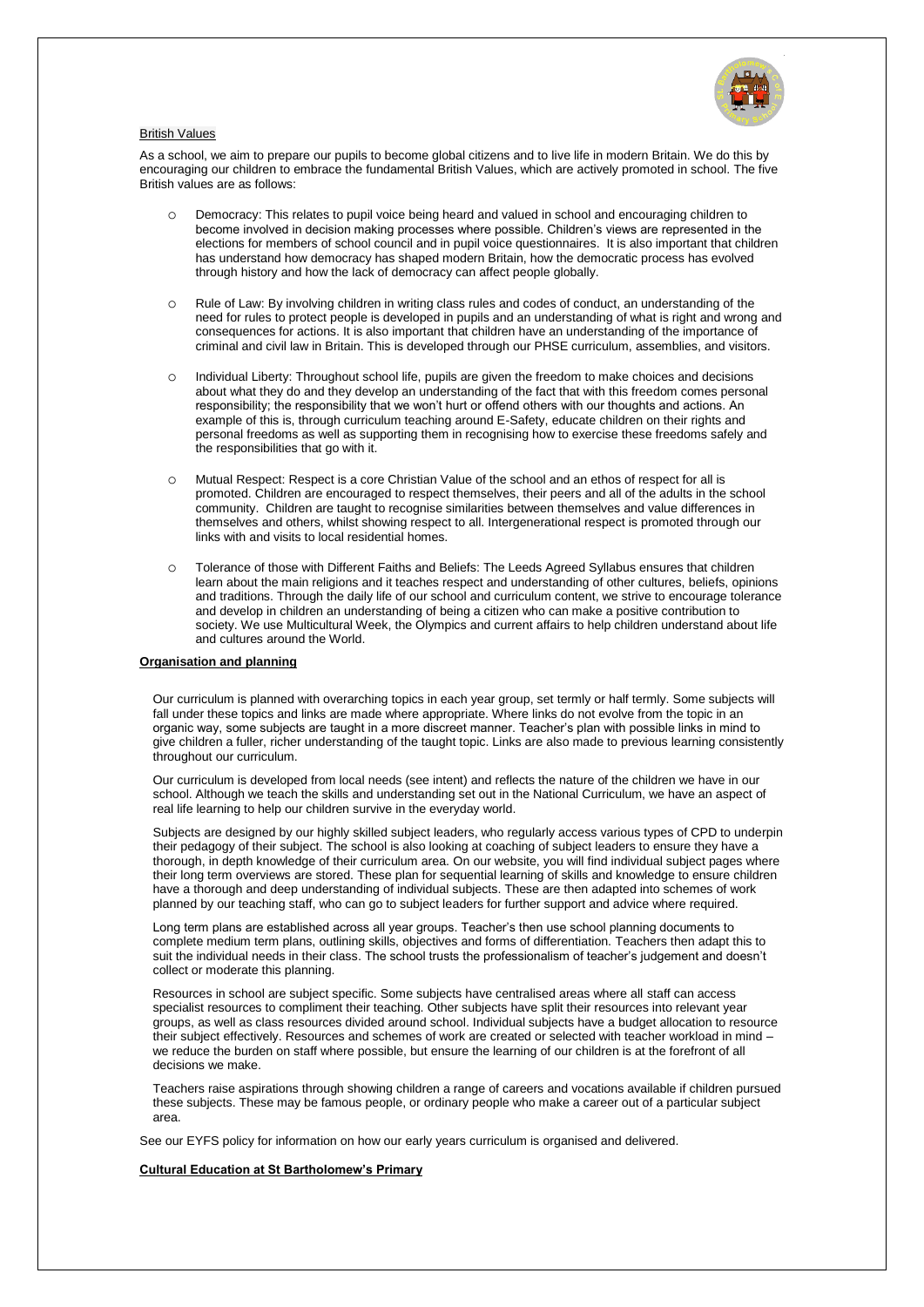

At St Bartholomew's, we strive to provide children with a range of opportunities to develop their own understanding of culture, the arts and run many endeavors as a supplement to our curriculum. The following are snapshots of what we do to encourage an excellent cultural education and develop the cultural capital of all of our pupils:

- An annual multicultural week and evening, where the school celebrated the wide range of cultures in our school.
- A key emphasis on black history, which we are currently embedding throughout our wider curriculum, including through history topics.
- Visits to local libraries, supplemented via a range of library boxes to promote a wider love of reading.
- Trips to a range of local museums and areas of importance in our local area.
- In KS2, we celebrate National Film Week, attending our local cinema.
- Art lessons are taught in half term topics across school. Every year group has a focus on drawing and painting and two other areas of art.
- DT lessons are also taught in half term blocks, with every year group having a focus on cooking and two other areas on a whole school cycle.
- The school offers a wide range of diverse clubs, both curricular and to support the child's wider development; Mindfulness, science, art and religious stories, keyboard, crafts, board games, French, singing, computing, first aid, drama, yoga, lego, football and magazine club.
- As well as music being taught weekly through individual music lessons and in worship assemblies, we celebrate music through a music week each year. This encourages and develops a further love of music, involving a range of visitors and visits with a local high school, music performers into assemblies and workshops and a whole school talent show: St Bart's got talent!
- There are a range of exciting trips to areas of historical interest Armley Mills, Temple Newsam, local parks, farms, The Royal Armories and many others!
- Year groups put on a Christmas performance for parents, peers and residents from the local care homes. We also have a range of children who regularly visit the local care homes to hear stories from the residents and play games with them.
- Each year group in school has 20 things they are to complete each year to work towards their cultural education called 'The St Bart's Bucket List'.
- Music tuition is a central part to our music curriculum, including recorders and glockenspiels. Our music leaders also run keyboard and guitar clubs, purchased using music grants, which can be loaned to pupils each week. We also have various school choirs.
- Many year groups also enter a range of writing competitions, lots of which have been published in various books. We also have a book week, where children get to work with a range of authors.
- As a school, we highly value the worth of books. Each child gets their own reading book, which they borrow and return. Older children also have a book they read for pleasure. We also purchase a book at Christmas time for each child.
- We get the children involved in a range of charitable days, raising money for various good causes.

# **Inclusion across the curriculum**

Teachers set high expectations for all pupils. They will use appropriate assessment to set ambitious targets and plan challenging work for all groups, including:

- > More able pupils
- > Pupils with low prior attainment
- > Pupils from disadvantaged backgrounds
- > Pupils with SEN
- > Pupils with English as an additional language (EAL)

Teachers will plan lessons so that pupils with SEN and/or disabilities can study every National Curriculum subject, wherever possible, and ensure that there are no barriers to every pupil achieving.

Teachers will also take account of the needs of pupils whose first language is not English. Lessons will be planned so that teaching opportunities help pupils to develop their English, and to support pupils to take part in all subjects. Further information can be found in our statement of equality information and objectives, and in our SEN policy and information report.

### **Monitoring arrangements**

Governors monitor coverage of National Curriculum subjects and compliance with other statutory requirements through:

- Regular meetings with subject leaders and the curriculum leader.
- Yearly reviewing of relevant action plans.

SLT and subject leaders monitor the way subjects are taught throughout the school by:

- Book monitoring
- Lesson monitoring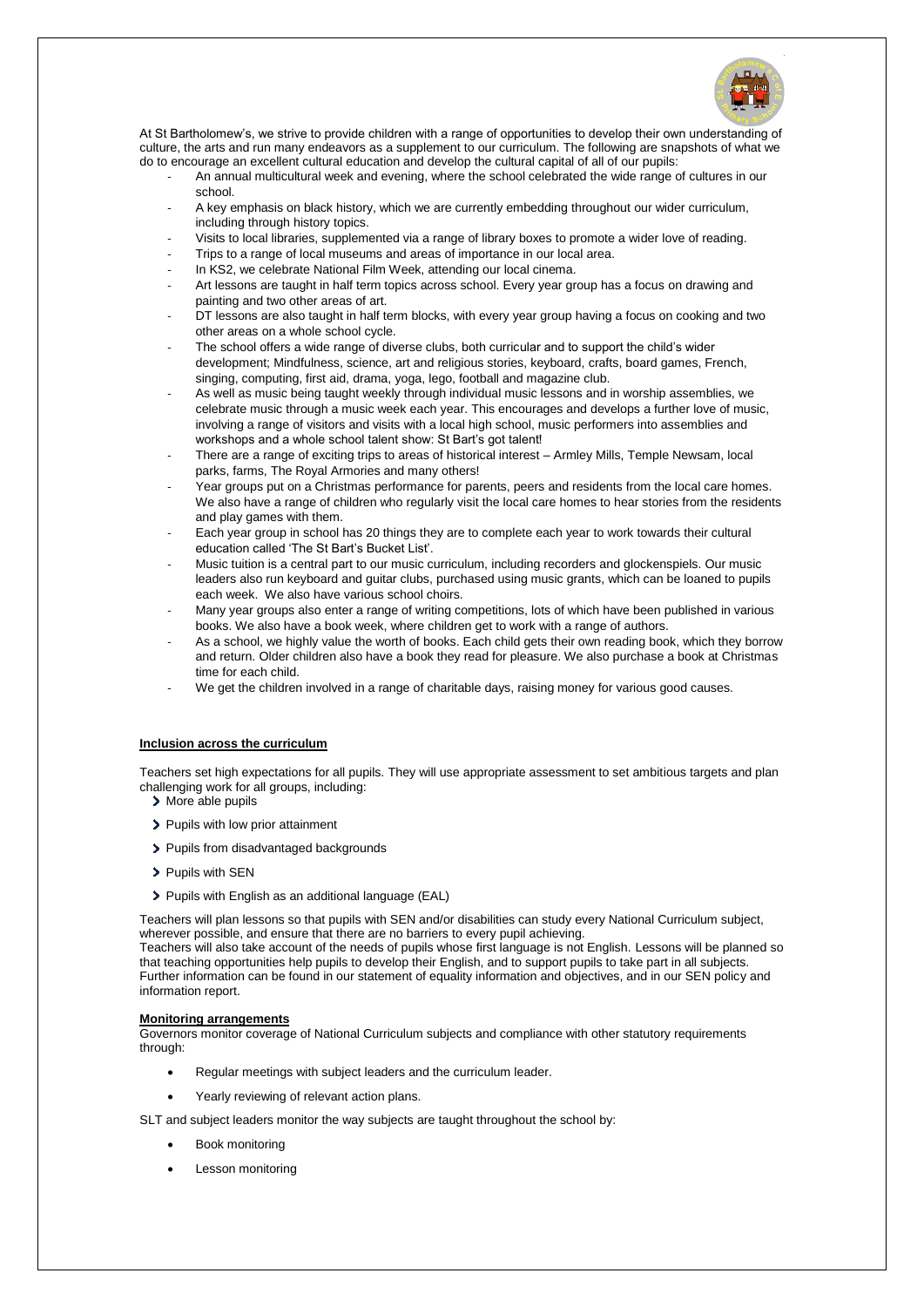

- Discussions with pupils
- Data analysis

Subject leaders also have responsibility for monitoring the way in which resources are stored and managed.

This policy will be reviewed every year by a member of SLT. At every review, the policy will be shared with the curriculum governor.

## **Assessment in our curriculum**

Assessment is a key driver in our curriculum. Teachers are constantly assessing pupils to see what has been fully understood and where any potential gaps in learning are. This is done through a range of formative assessments, quizzes and tests, which then informs future planning as appropriate. We also use knowledge organisers to support our retention of knowledge. The school uses Otrack to assess pupils in English, maths and science, and is looking at how we can expand our summative assessments to other curricular areas. We also use BSQUARED to help inform our judgements for our SEND pupils. Please see our assessment policy for more information on how we assess in school.

### **Legislation and guidance**

This policy reflects the requirements of th[e National Curriculum programmes of study,](https://www.gov.uk/government/collections/national-curriculum) which all maintained schools in England must teach.

It also reflects requirements for inclusion and equality as set out in th[e Special Educational Needs and Disability](https://www.gov.uk/government/publications/send-code-of-practice-0-to-25)  [Code of Practice 2014](https://www.gov.uk/government/publications/send-code-of-practice-0-to-25) and [Equality Act 2010,](http://www.legislation.gov.uk/ukpga/2010/15/part/6/chapter/1) and refers to curriculum-related expectations of governing boards set out in the Department for Education'[s Governance Handbook.](https://www.gov.uk/government/publications/governance-handbook)

In addition, this policy acknowledges the requirements for promoting the learning and development of children set out in the **Early Years Foundation Stage (EYFS) statutory framework.** 

### **Roles and responsibilities**

### **The governing board**

The governing board will monitor the effectiveness of this policy and hold the headteacher to account for its implementation.

- The governing board will also ensure that:
	- A robust framework is in place for setting curriculum priorities and aspirational targets
	- Enough teaching time is provided for pupils to cover the National Curriculum and other statutory requirements
	- > Proper provision is made for pupils with different abilities and needs, including children with special educational needs (SEN)
	- > The school implements the relevant statutory assessment arrangements
	- It participates actively in decision-making about the breadth and balance of the curriculum
	- It fulfils its role in processes to disapply pupils from all or part of the National Curriculum, where appropriate, and in any subsequent appeals

## **Headteacher**

The headteacher is responsible for ensuring that this policy is adhered to, and that:

- > All required elements of the curriculum, and those subjects which the school chooses to offer, have aims and objectives which reflect the aims of the school and indicate how the needs of individual pupils will be met
- > The amount of time provided for teaching the required elements of the curriculum is adequate and is reviewed by the governing board
- Where appropriate, the individual needs of some pupils are met by permanent or temporary disapplication from all or part of the National Curriculum
- They manage requests to withdraw children from curriculum subjects, where appropriate
- > The school's procedures for assessment meet all legal requirements
- The governing board is fully involved in decision-making processes that relate to the breadth and balance of the curriculum
- The governing board is advised on whole-school targets in order to make informed decisions
- Proper provision is in place for pupils with different abilities and needs, including children with SEN

### **Curriculum Impact**